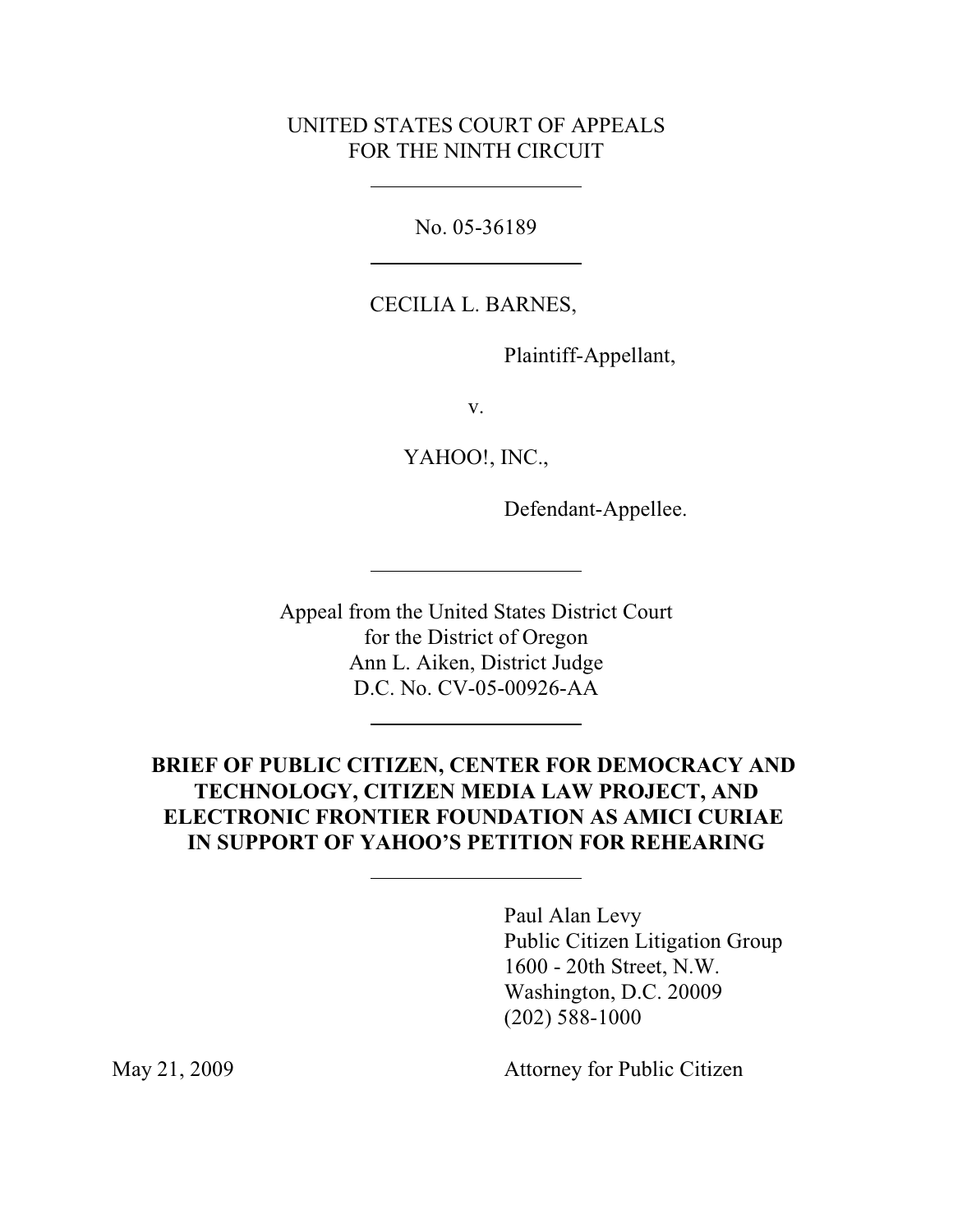# **TABLE OF CONTENTS**

| <b>B.</b><br>Section 230 Creates Immunity from Federal-Law as Well as State- |
|------------------------------------------------------------------------------|
|                                                                              |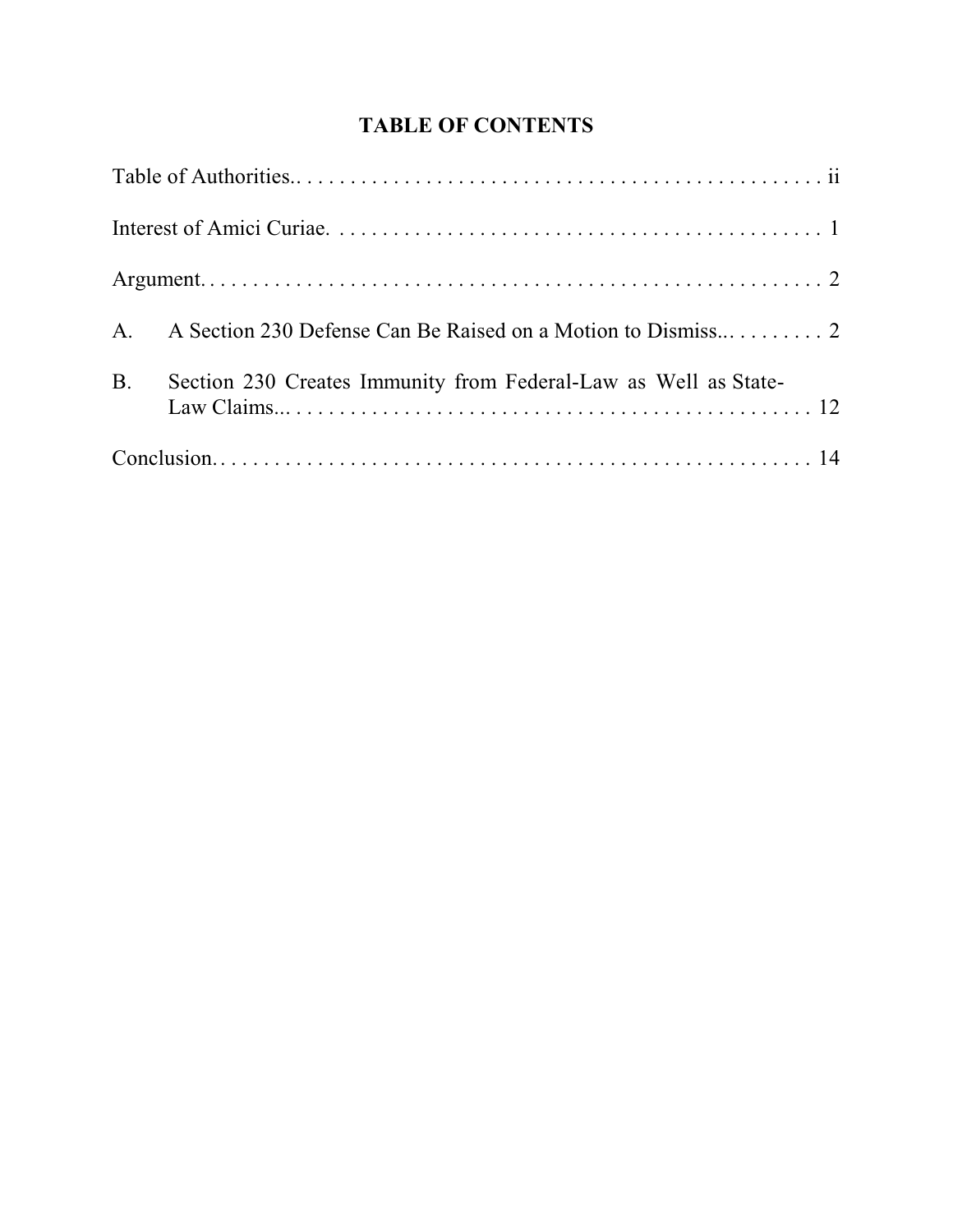# **TABLE OF AUTHORITIES**

## **CASES**

| Atonio v. Wards Cove Packing Co.,                                       |
|-------------------------------------------------------------------------|
| Barapind v. Enamoto,                                                    |
| Ben Ezra, Weinstein & Co. v. America Online,                            |
| Branch v. Tunnell,                                                      |
| Carafano v. Metrosplash.com. Inc.,                                      |
| Center for Bio-Ethical Reform v. Los Angeles County Sheriff Department, |
| Chicago Lawyers' Committee for Civil Rights Under Law v. Craigslist,    |
| Doe v. GTE Corp.,                                                       |
| Fair Housing Council of San Fernando Valley v. Roommates.com,           |
| Figueroa v. United States,                                              |
| Goldstein v. City of Long Beach,                                        |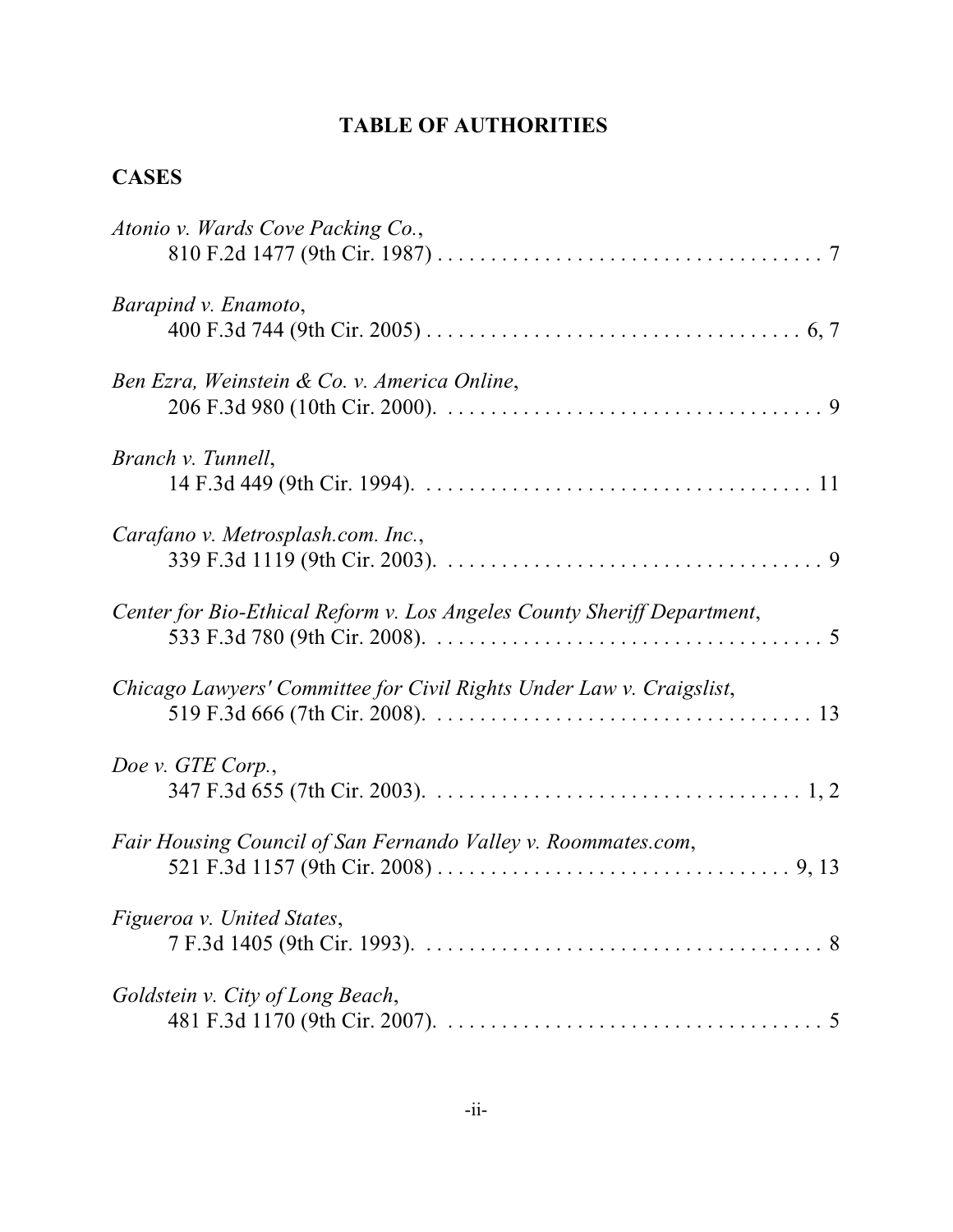| Gomez v. Toledo,                                                  |  |
|-------------------------------------------------------------------|--|
|                                                                   |  |
| Graham v. FEMA,                                                   |  |
|                                                                   |  |
| Green v. America Online,                                          |  |
|                                                                   |  |
| Guerrero v. Gates,                                                |  |
|                                                                   |  |
| Hernandez v. City of El Monte,                                    |  |
|                                                                   |  |
| Hiller v. Oklahoma ex rel. Used Motor Vehicle & Parts Commission, |  |
|                                                                   |  |
| Hydrick v. Hunter,                                                |  |
|                                                                   |  |
| <i>Irons v. Carey,</i>                                            |  |
|                                                                   |  |
| Jada Toys v. Mattel,                                              |  |
|                                                                   |  |
| Jensen v. City of Oxnard,                                         |  |
|                                                                   |  |
| Johnston v. IVAC Corp.,                                           |  |
|                                                                   |  |
| Kovacevich v. Kent State University,                              |  |
|                                                                   |  |
|                                                                   |  |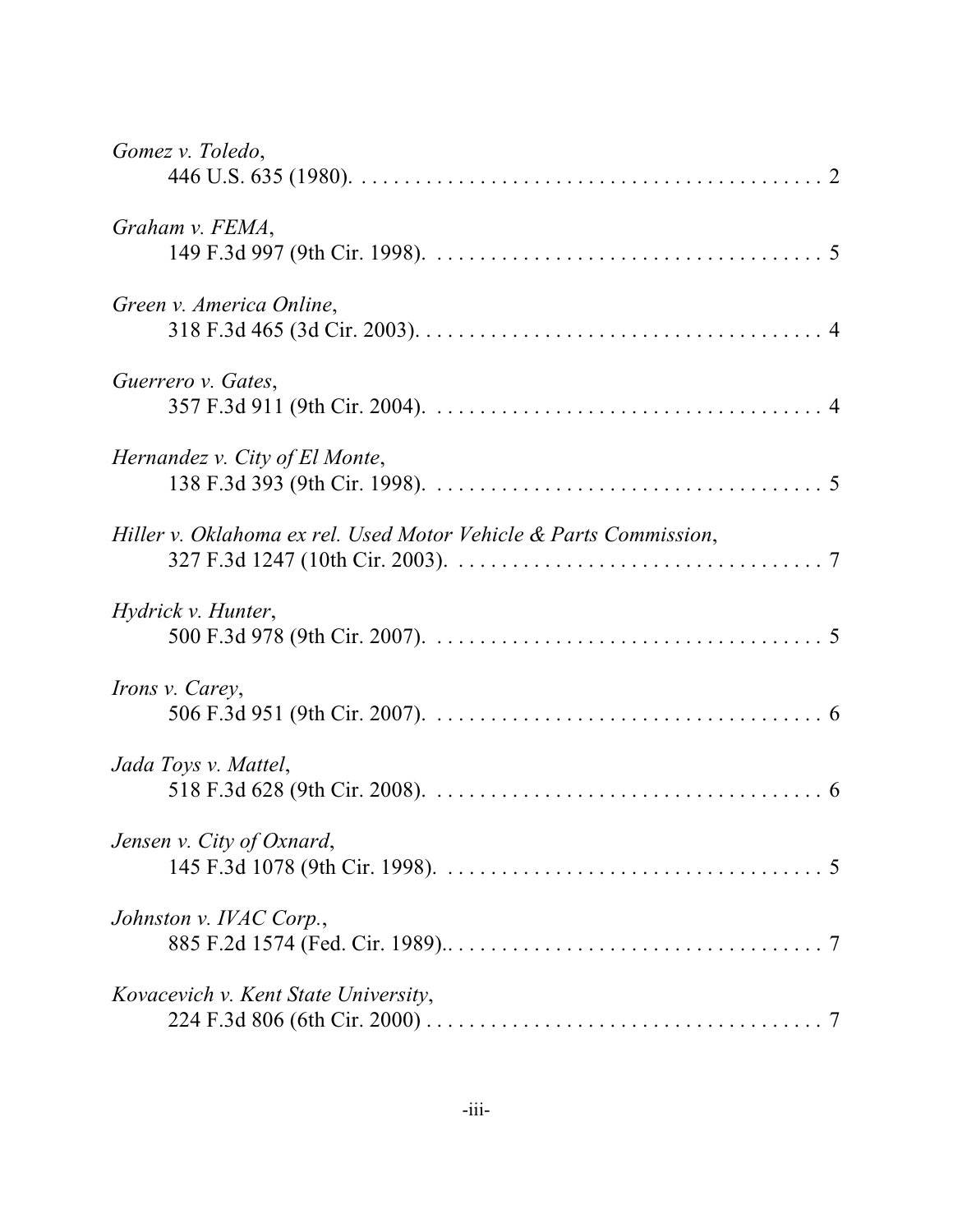| Ledesma v. Jack Stewart Produce,                         |
|----------------------------------------------------------|
| Lehman v. United States,                                 |
| Livingston School Dist. Numbers 4 and 1 v. Keenan,       |
| McCalden v. California Library Ass'n,                    |
| McMellon v. United States,                               |
| McQuillion v. Schwarzenegger,                            |
| Metropolitan Display Advertising v. City of Victorville, |
| Miranda B. v. Kitzhaber,                                 |
| Nugent Hydroelectric v. Pacific Gas & Electric Co.,      |
| Parrino v. FHP, Inc.,                                    |
| Pena v. Gardner,                                         |
| Scott v. Kuhlmann,                                       |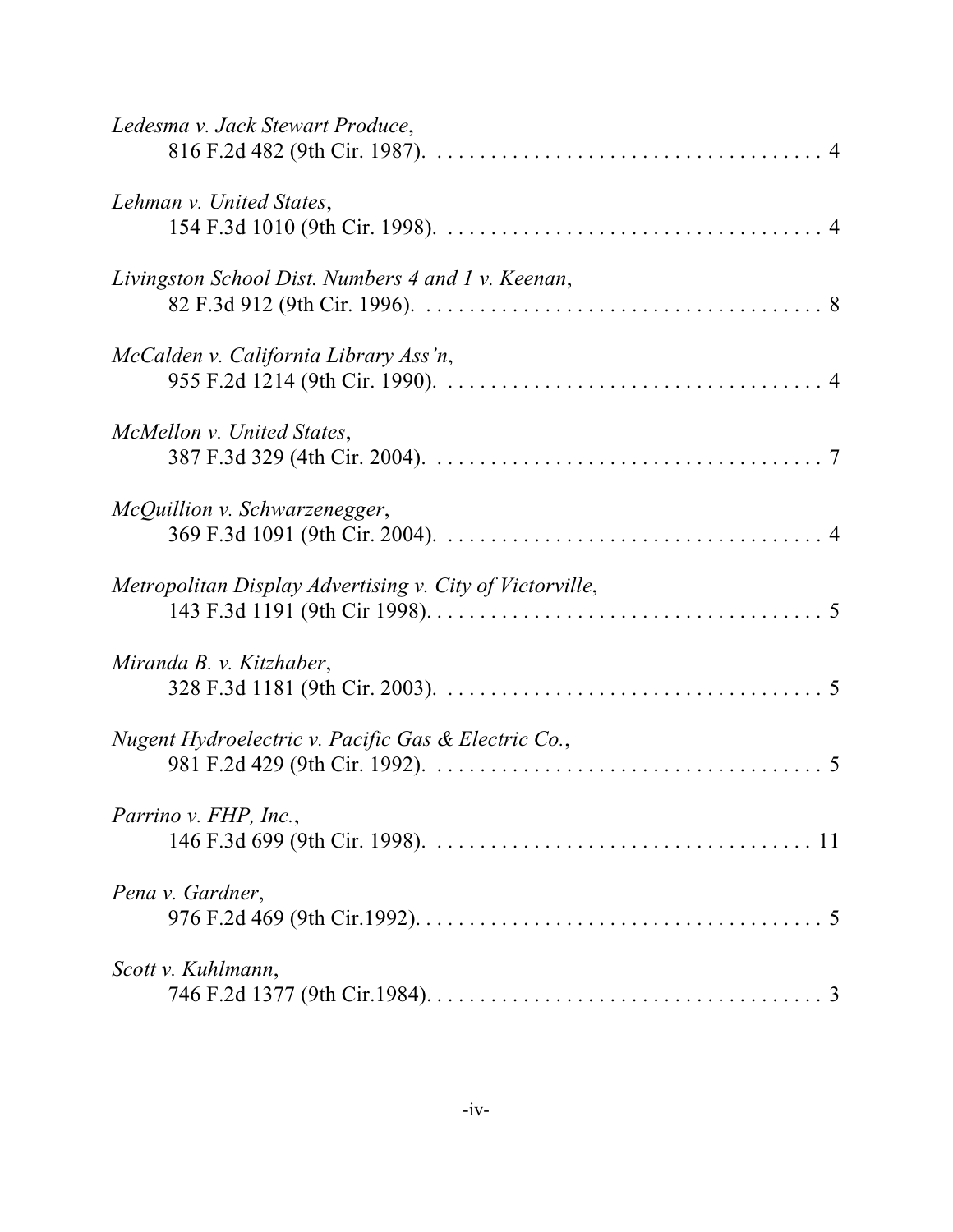| Serrano v. Francis,                       |
|-------------------------------------------|
|                                           |
| Sgro v. Danone Waters of North America,   |
| Supermail Cargo v. United States,         |
| United States v. Ritchie,                 |
| United States v. Rivera,                  |
| United States v. Wheeler,                 |
| Universal Communication Systems v. Lycos, |
| Walker v. Mortham,                        |
| Waller v. Blue Cross of California,       |
| <b>CONSTITUTION, STATUTES AND RULES</b>   |
| <b>United States Constitution</b>         |
|                                           |
| <b>Communications Decency Act</b>         |
|                                           |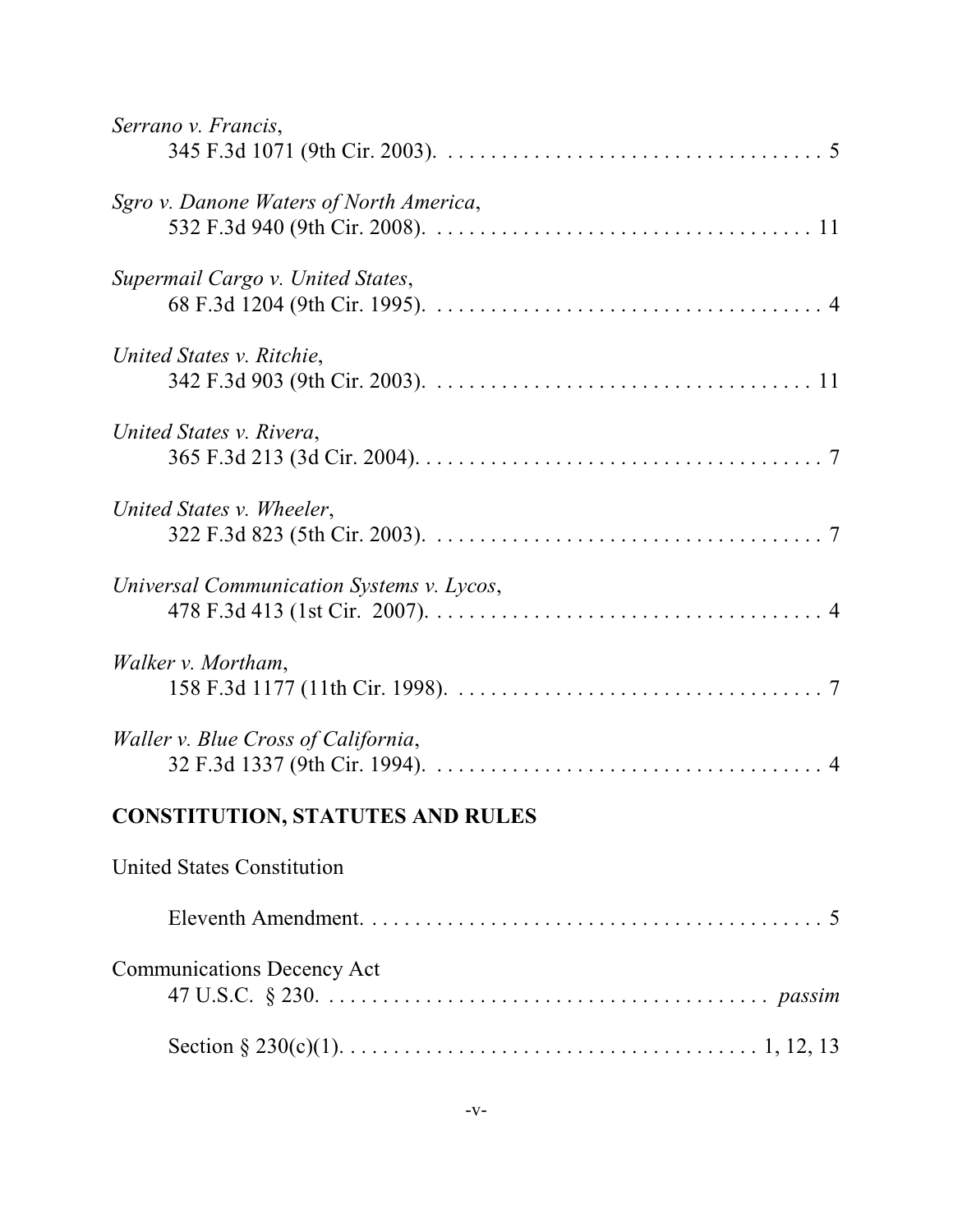| Fair Housing Act,                                                |
|------------------------------------------------------------------|
|                                                                  |
|                                                                  |
| <b>Federal Rules of Civil Procedure</b>                          |
|                                                                  |
|                                                                  |
|                                                                  |
|                                                                  |
| <b>MISCELLANEOUS</b>                                             |
| 5 Wright & Miller, Fed. Prac. & Proc.: Civil 2d § 1226 (1990). 3 |
|                                                                  |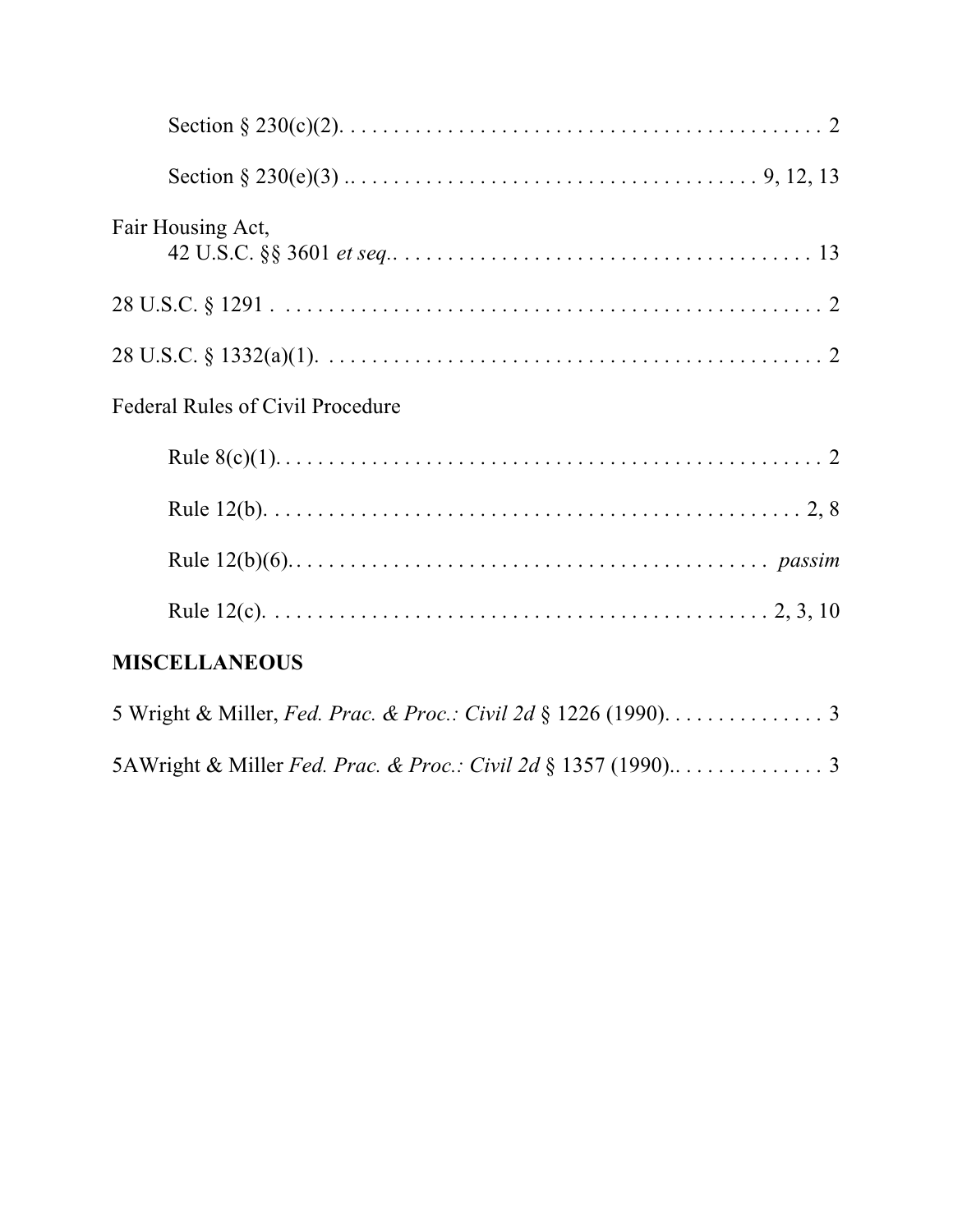Public Citizen, Center for Democracy and Technology, Citizen Media Law Project, and Electronic Frontier Foundation file this brief as amici curiae to support Yahoo!'s Petition for Rehearing, urging the Court to modify its opinion to revise dicta that do not affect the judgment. Dictum in Part II of the Court's opinion directs district courts not to allow defenses under section 230 of the Communications Decency Act to be raised on a motion to dismiss. This dictum is not only contrary to the Court's precedent, but threatens significant mischief, both by throwing the Court's precedents into question and by forcing immune providers of interactive computer services to defend tort suits on the merits while they wait for district courts to decide motions for judgment on the pleadings. A second dictum apparently states that section  $230(c)(1)$  only limits state law claims, again contrary to Circuit precedent. Either the panel or the en banc Court should revise the relevant parts of the opinion. $<sup>1</sup>$ </sup>

#### **INTEREST OF AMICI CURIAE**

The interest of amici is shown in the accompanying motion for leave to file.

<sup>&</sup>lt;sup>1</sup>It is not clear whether a Petition for Rehearing, which has the effect of staying the mandate, applies to a request to amend an opinion in a manner that does not affect the disposition of the case. But no other provision in the Federal Rules of Appellate Procedure of the Court's Local Rules expressly addresses such a request. In any event, the Court possesses inherent power to amend its opinion, particularly where, as here, the request would not require either a delay or a recall of the Court's mandate.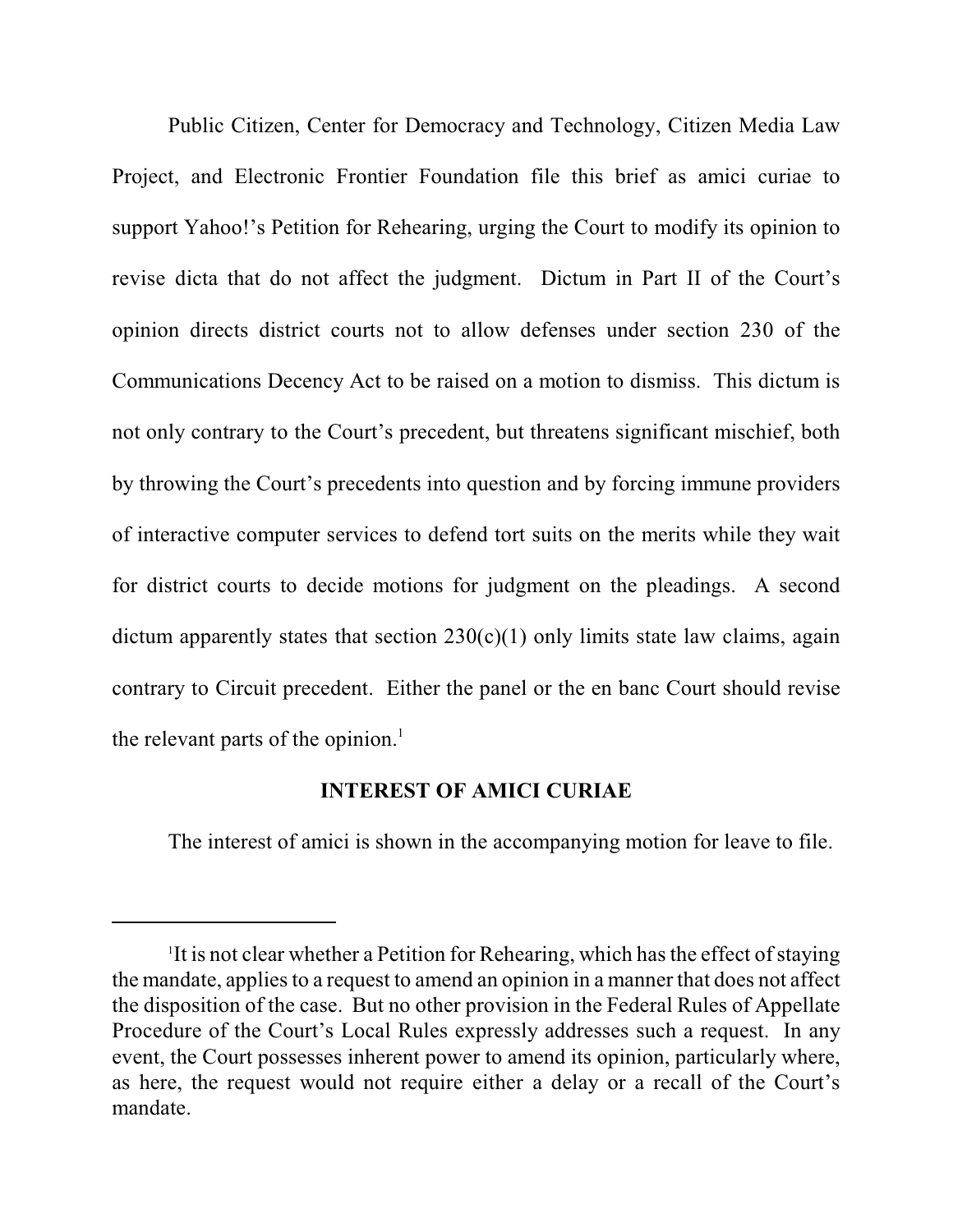### **ARGUMENT**

### **A. A Section 230 Defense Can Be Raised on a Motion to Dismiss.**

Part II of the opinion, pages 5317 to 5318, reads as follows:

Although the district court dismissed this case under Rule 12(b)(6), section 230(c) provides an affirmative defense. *See Doe v. GTE Corp.*, 347 F.3d 655, 657 (7th Cir. 2003). The assertion of an affirmative defense does not mean that the plaintiff has failed to state a claim, and therefore does not by itself justify dismissal under Rule 12(b)(6). *See Gomez v. Toledo*, 446 U.S. 635, 640 (1980) ("Since qualified immunity is a defense, the burden of pleading it rests with the defendant."). Neither the parties nor the district court seem to have recognized this, but Yahoo ought to have asserted its affirmative defense by responsive pleading, which is the normal method of presenting defenses except for those specifically enumerated in Rule 12(b). Fed. R. Civ. P. 8(c)(1), 12(b) ("How to Present Defenses. Every defense to a claim for relief in any pleading must be asserted in the responsive pleading if one is required."). It might then have sought judgment on the pleadings under Rule 12(c).

However, this oversight deprives us neither of subject matter nor appellate jurisdiction, as this docket remains an appeal from a final decision of the district court in a diversity case. *See* 28 U.S.C. §§ 1291 and  $1332(a)(1)$ . This being so, as a matter of judicial economy we decline to "fuss[ ] over procedural niceties to which the parties are indifferent." *GTE Corp.*, 347 F.3d at 657. We hasten to clarify, all the same, that section 230 *is* an affirmative defense and district courts are to treat it as such.

Although the appellate briefs are not posted online, counsel for Yahoo! has advised that the issue was not briefed. Moreover, the recording of the oral argument on the Court's web site reveals that, although questions about the issue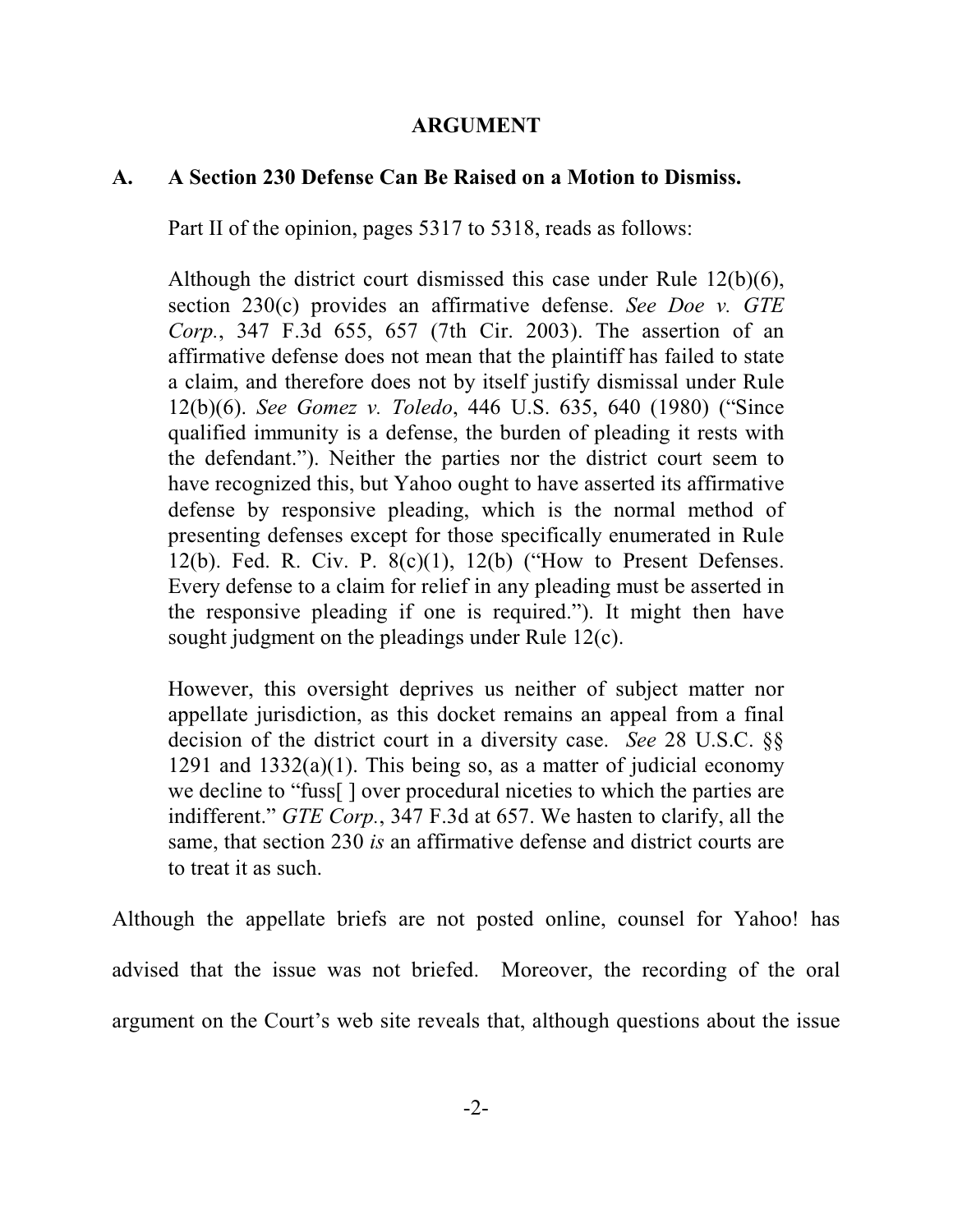were directed to both sides at oral argument, both were taken by surprise. Both expressly agreed that the motion to dismiss would properly be granted under Rule 12(b)(6) of the Federal Rules of Civil Procedure if, indeed, there was a valid defense under section 230, although apparently they had not researched the question and, hence, did not have the luxury of citing authority such as the treatise and cases discussed below.

Well-settled law in this Court and elsewhere supports the position taken by the parties in this respect, and contradicts the statement in the opinion that, as an affirmative defense, section 230 "ought to have [been] asserted . . . by responsive pleading [followed by a motion for] judgment on the pleadings under Rule 12(c)." A plaintiff can plead itself out of court by including allegations in the complaint showing that its claims are subject to an unassailable affirmative defense. When a plaintiff does this, the complaint is subject to dismissal pursuant to Rule 12(b)(6). 5A Wright & Miller, *Fed. Prac. & Proc.: Civil 2d* § 1357, at 348-349 (1990) ("The complaint is subject to dismissal under Rule  $12(b)(6)$  when its allegations indicate the existence of an affirmative defense [so long as] the defense clearly appear[s] on the face of the pleading."). In such cases, the complaint is said to have a "built-in defense": "A complaint containing a built-in defense usually is vulnerable to a motion to dismiss for failure to state a claim upon which relief can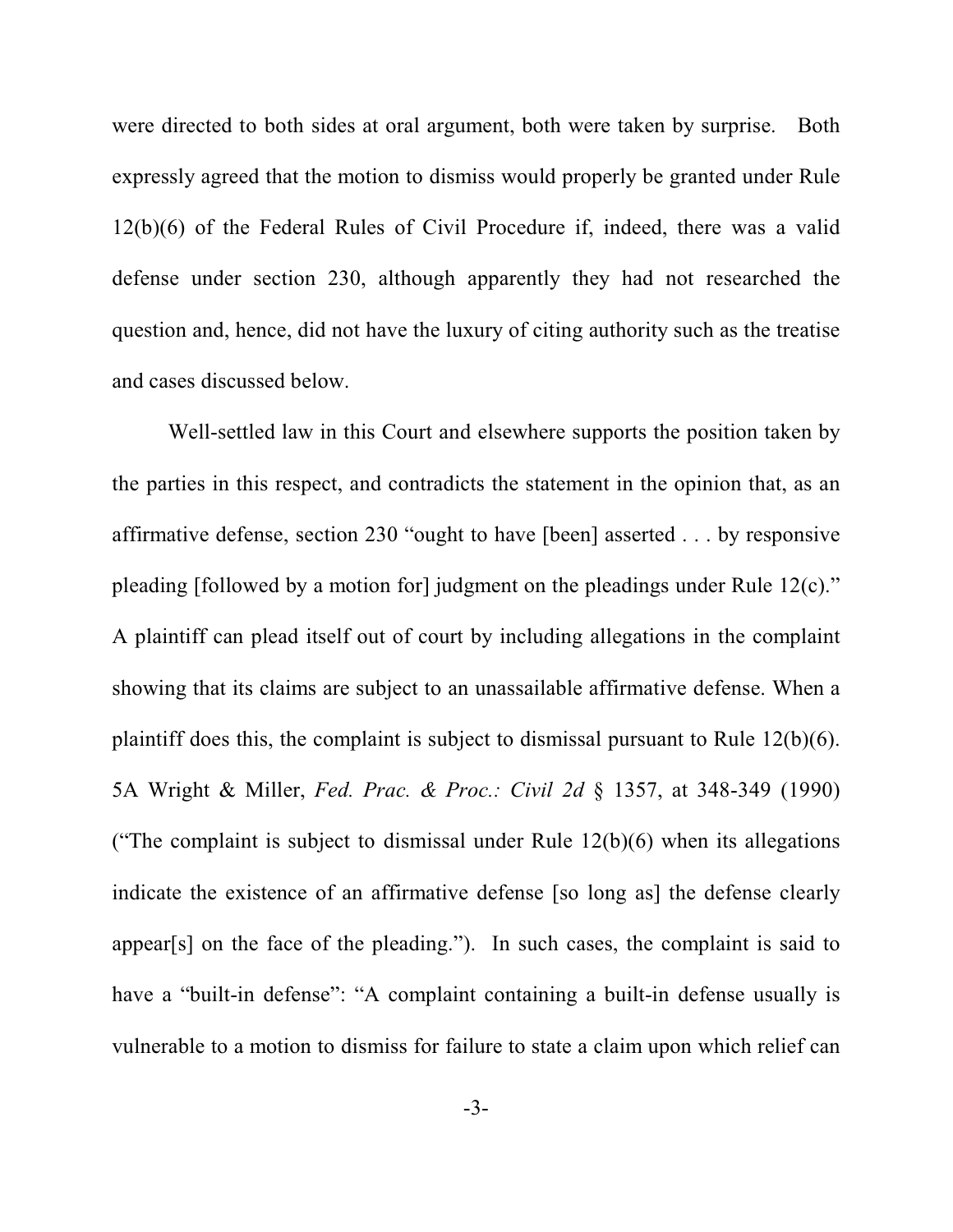be granted." 5 Wright & Miller, *supra*, § 1226, at 209. This Court stated the general rule, citing Wright & Miller, in *Scott v. Kuhlmann*, 746 F.2d 1377, 1378 (9th Cir. 1984) (per curiam): "Ordinarily affirmative defenses may not be raised by motion to dismiss, but this is not true when, as here, the defense raises no disputed issues of fact." Similarly, in *McCalden v. California Library Ass'n*, 955 F.2d 1214, 1219 (9th Cir. 1990), the Court ruled that "[f]or a complaint to be dismissed because the allegations give rise to an affirmative defense 'the defense clearly must appear on the face of the pleading.'" (citing Wright & Miller).

Although we have not identified any Ninth Circuit cases applying this rule in the context of a section 230 defense, as courts did in *Universal Communication Systems v. Lycos*, 478 F.3d 413, 416, 425 (1st Cir. 2007), and *Green v. America Online*, 318 F.3d 465, 468 (3d Cir. 2003), many of this Court's decisions have followed this approach with respect to other defenses. For example, *Scott v Kuhlmann*, *supra*, 746 F.2d at 1337-1378, affirmed dismissal based on the affirmative defense of res judicata, which defendants had raised on a Rule 12(b)(6) motion to dismiss, even though the lower court had dismissed under Rule 12(b)(1) for lack of subject-matter jurisdiction. *See also McQuillion v. Schwarzenegger*, 369 F.3d 1091, 1097-1098 (9th Cir. 2004) (some damages claims dismissed under Rule 12(b)(6) based on collateral estoppel).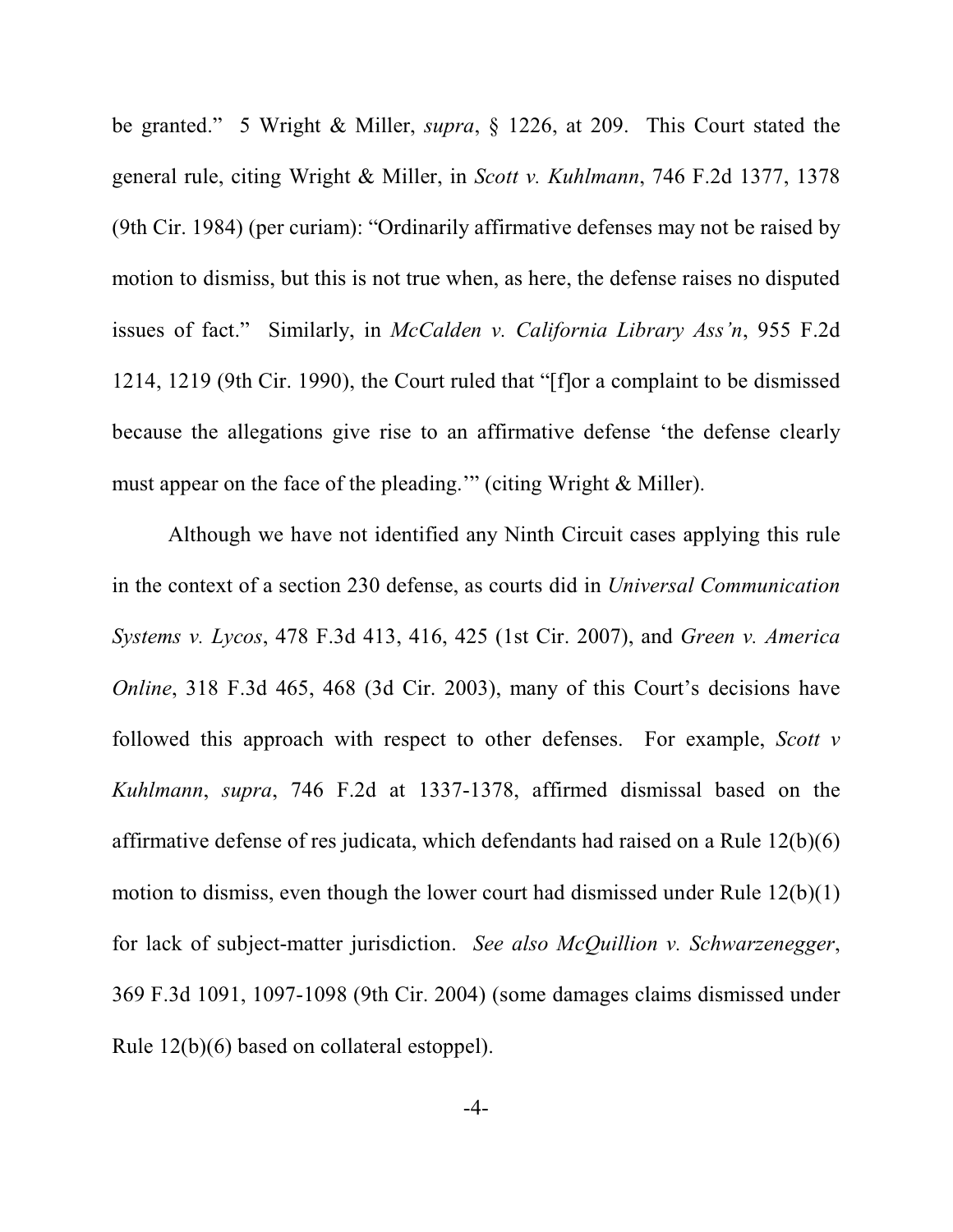Likewise, the Court has upheld Rule 12(b)(6) dismissals when the running of the statute of limitations appeared on the face of the complaint, *Guerrero v. Gates*, 357 F.3d 911, 915, 919 (9th Cir. 2004); *Lehman v. United States*, 154 F.3d 1010, 1012, 1014-1015 (9th Cir. 1998); *Ledesma v. Jack Stewart Produce*, 816 F.2d 482, 484 n.1 (9th Cir. 1987). In several other cases, the Court addressed timeliness under Rule 12(b)(6) and reversed dismissal only because the allegations of the complaint did not make clear whether equitable tolling could apply on the facts of the case. *Supermail Cargo v. United States*, 68 F.3d 1204, 1206-1208 (9th Cir. 1995); *Waller v. Blue Cross of California*, 32 F.3d 1337, 1341 (9th Cir. 1994). *But see Guerrero v. Gates*, *supra* (affirming dismissal based on limitations, despite equitable tolling argument); *Hernandez v. City of El Monte*, 138 F.3d 393, 401- 402 (9th Cir. 1998) (affirming dismissal of one claim under Rule 12(b)(6), rejecting claim of equitable tolling, but making the dismissal without prejudice and reversing dismissal of a second claim). Similarly, the Court has repeatedly addressed a variety of immunity defenses under Rule 12(b)(6), including sovereign immunity, *Graham v. FEMA*, 149 F.3d 997 (9th Cir. 1998), prosecutorial immunity, *Goldstein v. City of Long Beach*, 481 F.3d 1170, 1172 (9th Cir. 2007), qualified immunity, *Center for Bio-Ethical Reform v. Los Angeles County Sheriff Dept.*, 533 F.3d 780, 786, 793-794 (9th Cir. 2008); *Serrano v.*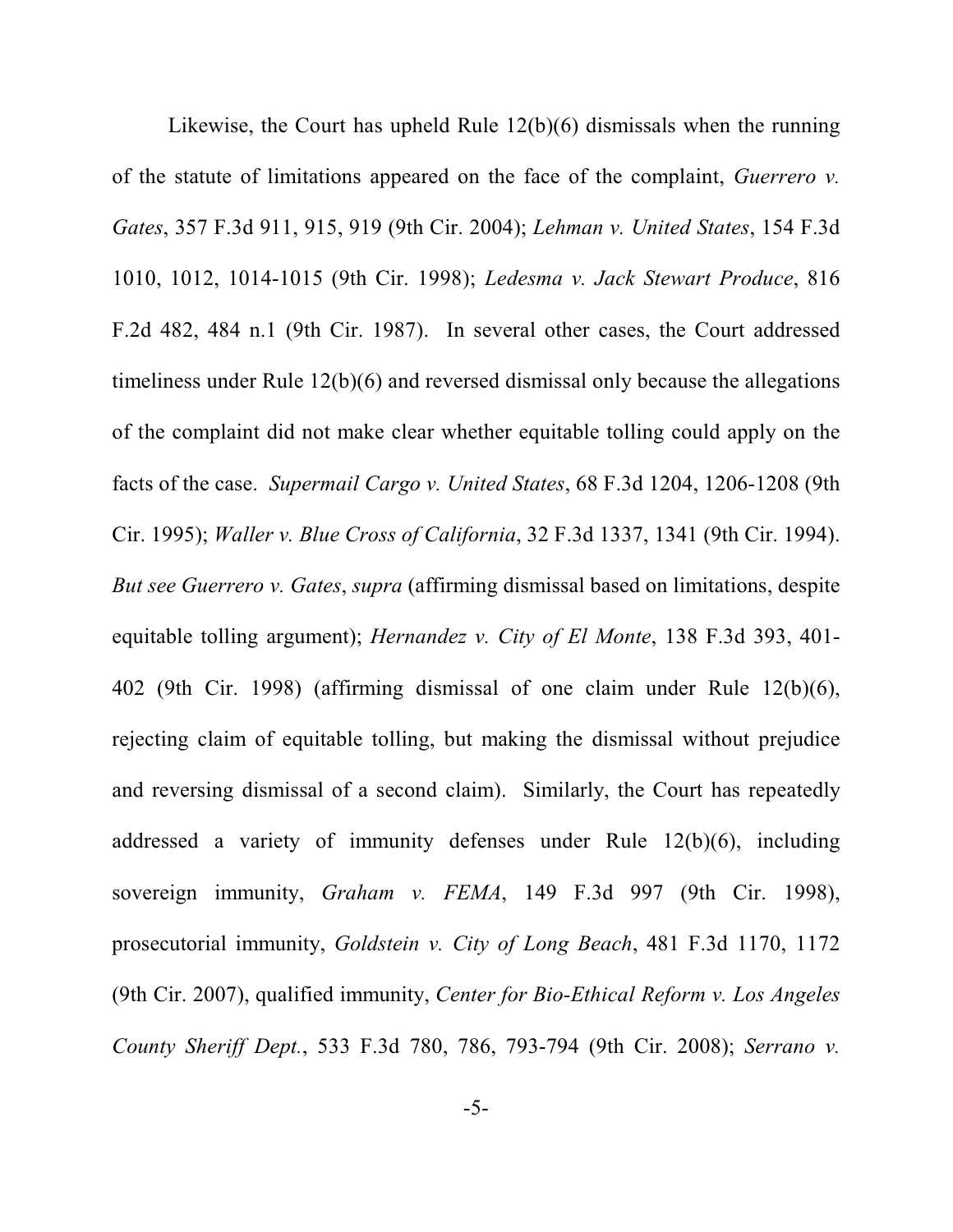*Francis*, 345 F.3d 1071, 1081 (9th Cir. 2003); *Jensen v. City of Oxnard*, 145 F.3d 1078, 1082 (9th Cir. 1998); *Metro Display Advertising v. City of Victorville*, 143 F.3d 1191, 1194-1196 (9th Cir. 1998), state action immunity under the antitrust laws, *Nugent Hydroelectric v. Pacific Gas & Elec. Co.*, 981 F.2d 429, 432-435 (9th Cir. 1992), and Eleventh Amendment immunity. *Hydrick v. Hunter*, 500 F.3d 978, 985 (9th Cir. 2007); *Miranda B. v. Kitzhaber*, 328 F.3d 1181, 1184 (9th Cir. 2003); *Pena v. Gardner*, 976 F.2d 469, 472-473 (9th Cir. 1992).

Although Part II of the panel opinion is dictum, it creates uncertainty about whether previous holdings of the Court that permit an affirmative defense to be raised in a motion to dismiss in other contexts would control if the issue comes up in a future section 230 case. At the very least, the presence of this strong dictum in the panel opinion may well cause confusion in lower courts. After all, only an en banc Court can overrule a previous holding. Indeed, this Court — unlike the other circuits — requires a panel that is confronted with conflicting precedent to call for en banc treatment of the issue.<sup>2</sup>

<sup>&</sup>lt;sup>2</sup> Every other circuit that has addressed this issue holds that a panel confronted with conflicting circuit precedent must follow the earlier case, because the later panel lacked authority to overrule the earlier one, even if unknowingly. *Compare Atonio v. Wards Cove Packing Co.,* 810 F.2d 1477, 1478 (9th Cir. 1987) (en banc), *with United States v. Rivera*, 365 F.3d 213, 213 (3d Cir. 2004) ("This Circuit has long held that if its cases conflict, the earlier is the controlling authority and the latter is ineffective as precedents."); *McMellon v. United States*, 387 F.3d 329, 333 (4th Cir. 2004)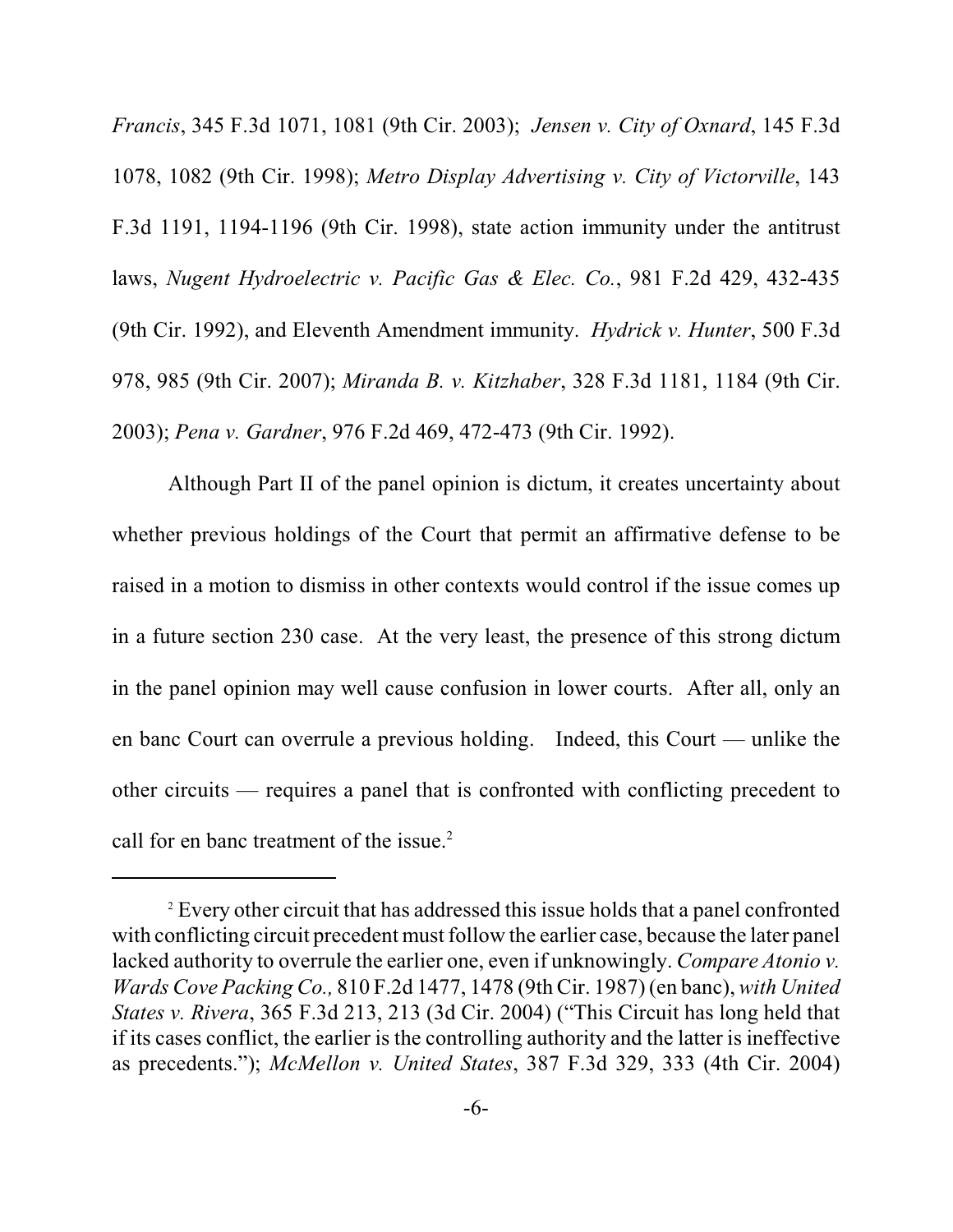Moreover, the Court has previously indicated that considered statements about legal issues that relate to the questions before the Court are binding precedents regardless of whether they are in fact necessary to the disposition. *Barapind v. Enamoto*, 400 F.3d 744, 751 and n.8 (9th Cir. 2005) (*en banc*). At first blush, Part II of the opinion would seem to be a considered statement about a legal issue, but the panel did not state that it was overruling extensive Circuit precedent on this point. It is doubtful that *Barapind* would allow a panel that does not discuss previous circuit precedent to control future panels, especially where the issue was not even briefed. Moreover, even after *Barapind*, one panel said that "dicta" are not binding on a subsequent panel, *Jada Toys v. Mattel*, 518 F.3d 628,

<sup>(&</sup>quot;[W]e have made it clear that, as to conflicts between panel opinions, application of the basic rule that one panel cannot overrule another requires a panel to follow the earlier of the conflicting opinions."); *United States v. Wheeler*, 322 F.3d 823, 828 n.1 (5th Cir. 2003) ("[W]here two previous holdings or lines of precedent conflict, the earlier opinion controls and is the binding precedent in the circuit"); *Kovacevich v. Kent State Univ.*, 224 F.3d 806, 822 (6th Cir. 2000) ("[W]e must defer to a prior case when two panel decisions conflict."); *Hiller v. Oklahoma ex rel. Used Motor Vehicle & Parts Comm'n*, 327 F.3d 1247, 1251 (10th Cir. 2003) (explaining that when panel opinions are in conflict, "we are obligated to follow the earlier panel decision over the later one"); *Walker v. Mortham*, 158 F.3d 1177, 1188-89 (11th Cir. 1998) ("[W]hen circuit authority is in conflict, a panel should look to the line of authority containing the earliest case, because a decision of a prior panel cannot be overturned by a later panel."); *Johnston v. IVAC Corp.*, 885 F.2d 1574, 1579 (Fed. Cir. 1989) ("Where conflicting statements such as these appear in our precedent, the panel is obligated to review the cases and reconcile or explain the statements, if possible. If not reconcilable and if not merely conflicting dicta, the panel is obligated to follow the earlier case law which is the binding precedent.").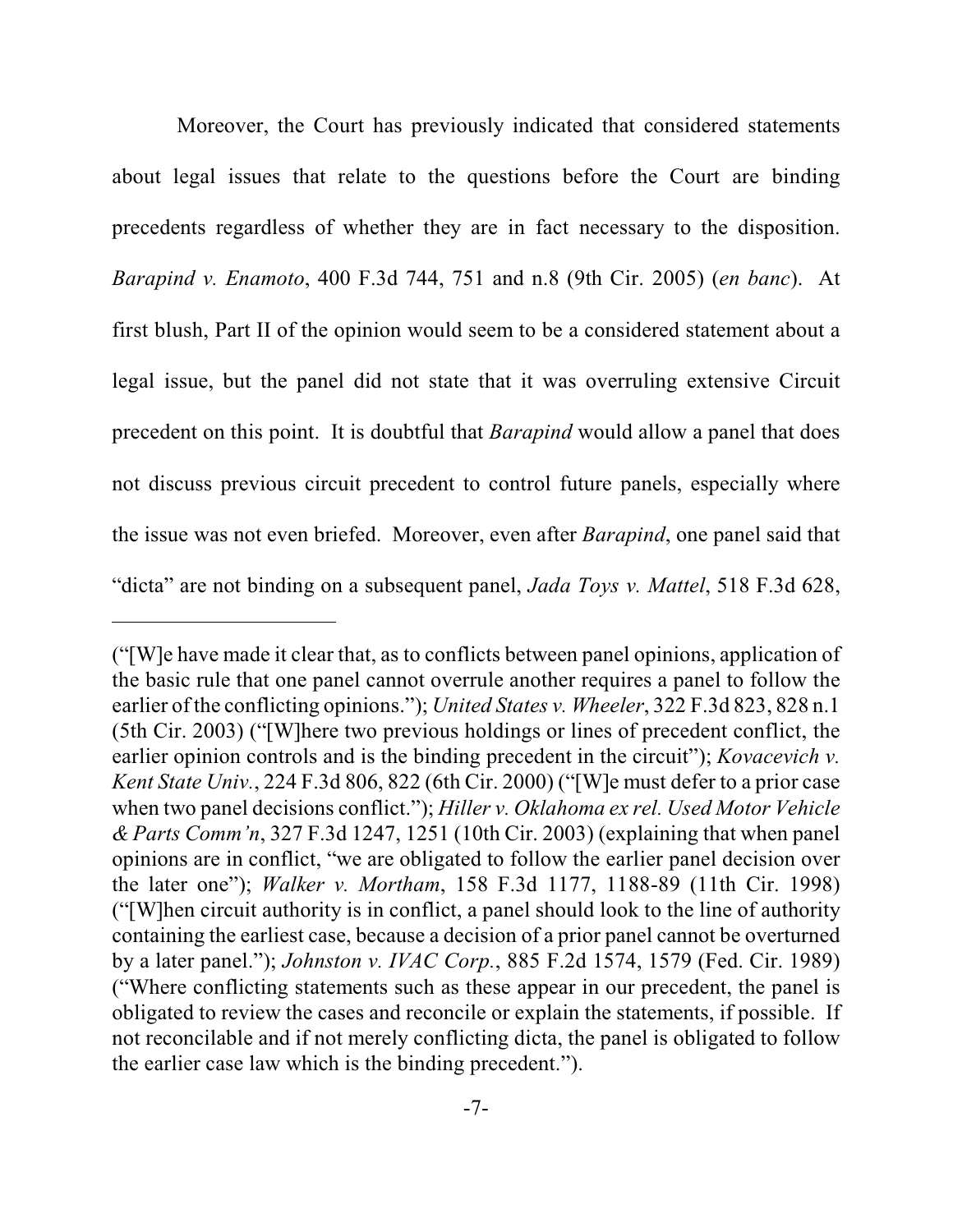633 (9th Cir. 2008); other judges of this Court have said that *Barapind* significantly altered that traditional rule. *Irons v. Carey*, 506 F.3d 951 (9th Cir. 2007) (Kleinfeld, J, dissenting from denial of rehearing en banc). To avoid this uncertainty, and to avoid the need for en banc consideration given how burdensome such consideration is, the panel should remove this section of the opinion.

If, however, the Court desires to revisit the issue en banc, amici will seek leave to file a brief urging that the Court's many previous holdings are correct, for several reasons. First, the two authorities cited in the panel's opinion to support its dictum do not, in fact, support the proposition that an affirmative defense cannot be raised on a motion to dismiss under Rule 12(b)(6). First, the panel cited the language of Rule 12(b): "Every defense to a claim for relief in any pleading must be asserted in the responsive pleading if one is required." But this language does not limit affirmative defenses to responsive pleadings, as opposed to motions to dismiss, but simply requires that defenses be raised in a responsive pleading **if it is required**, and no responsive pleading is "required" if a motion to dismiss is granted. Moreover, this Court has held that an affirmative defense may be raised in **either** a motion to dismiss or a responsive pleading. *Livingston School Dist. Numbers 4 and 1 v. Keenan*, 82 F.3d 912, 917 n.5 (9th Cir. 1996). The panel also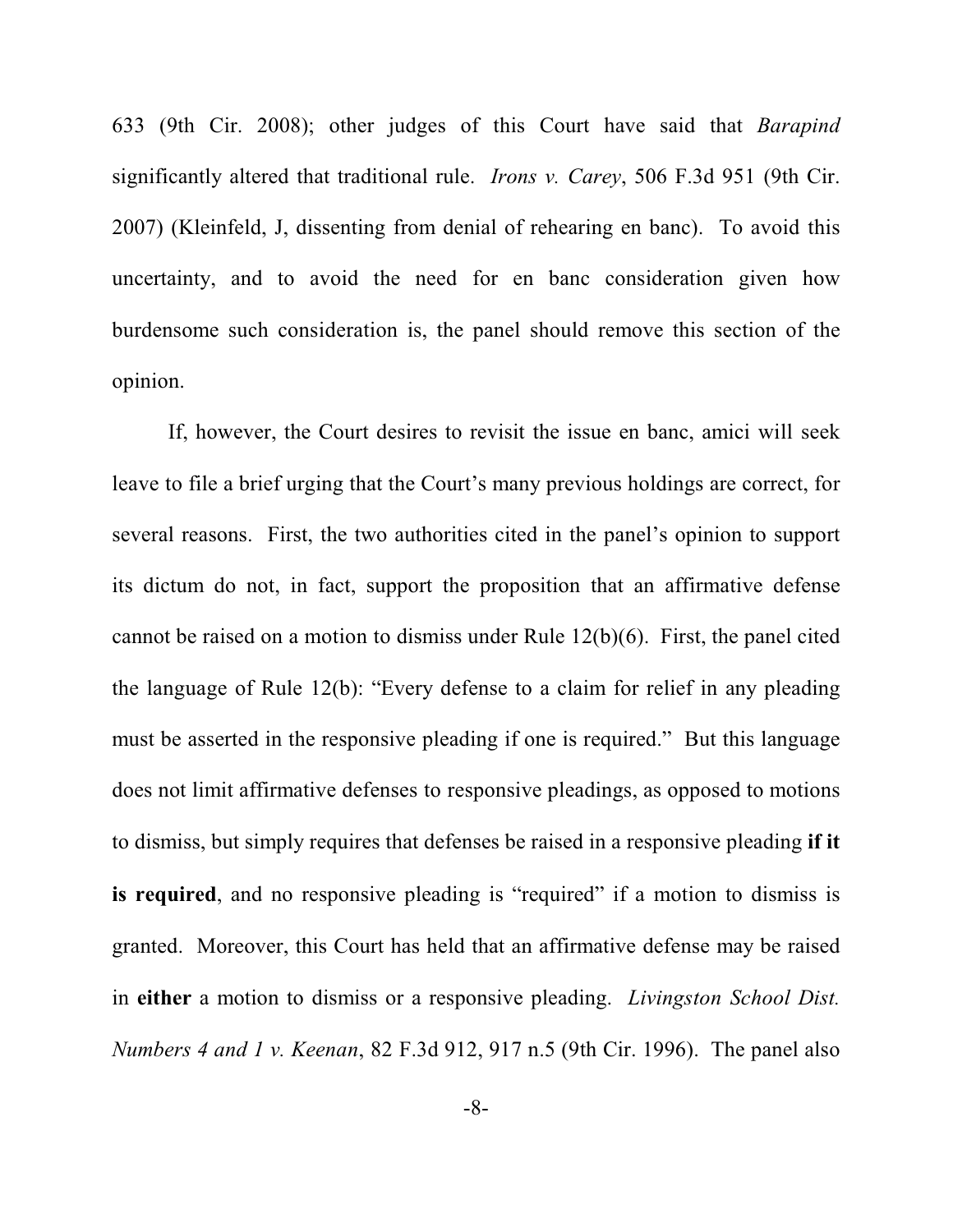cited *Gomez v. Toledo*, 446 U.S. 635, 640 (1980), which held that a complaint may not be dismissed for failure to plead the presence of a bad purpose to avoid qualified immunity. *Gomez* does not bar Rule 12(b)(6) dismissal based on qualified immunity when the basis for qualified immunity appears on the face of the complaint. And, indeed, as discussed above, the Court has repeatedly recognized that the affirmative defense of qualified immunity may be raised on a motion to dismiss – indeed, even the **denial** of such a motion to dismiss is appealable notwithstanding the final decision rule. *Figueroa v. United States*, 7 F.3d 1405, 1408 (9th Cir. 1993).

The analogy to Rule 12(b)(6) dismissals based on immunity defenses is particularly apt here because, like those defenses, section 230 provides an immunity from **suit** and not just an immunity from **liability**. Section 230(e)(3) provides, "**No cause of action may be brought** and no liability may be imposed under any State or local law that is inconsistent with this section." (emphasis added). Consequently, courts describe section 230 as providing an immunity from suit. *E.g.*, *Carafano v. Metrosplash.com, Inc.*, 339 F.3d 1119, 1125 (9th Cir. 2003); *Ben Ezra, Weinstein & Co. v. America Online*, 206 F.3d 980, 983, 986 (10th Cir. 2000). From the perspective of online speakers who use the services of web hosts like Yahoo!, that immunity from suit is needed because, all too often,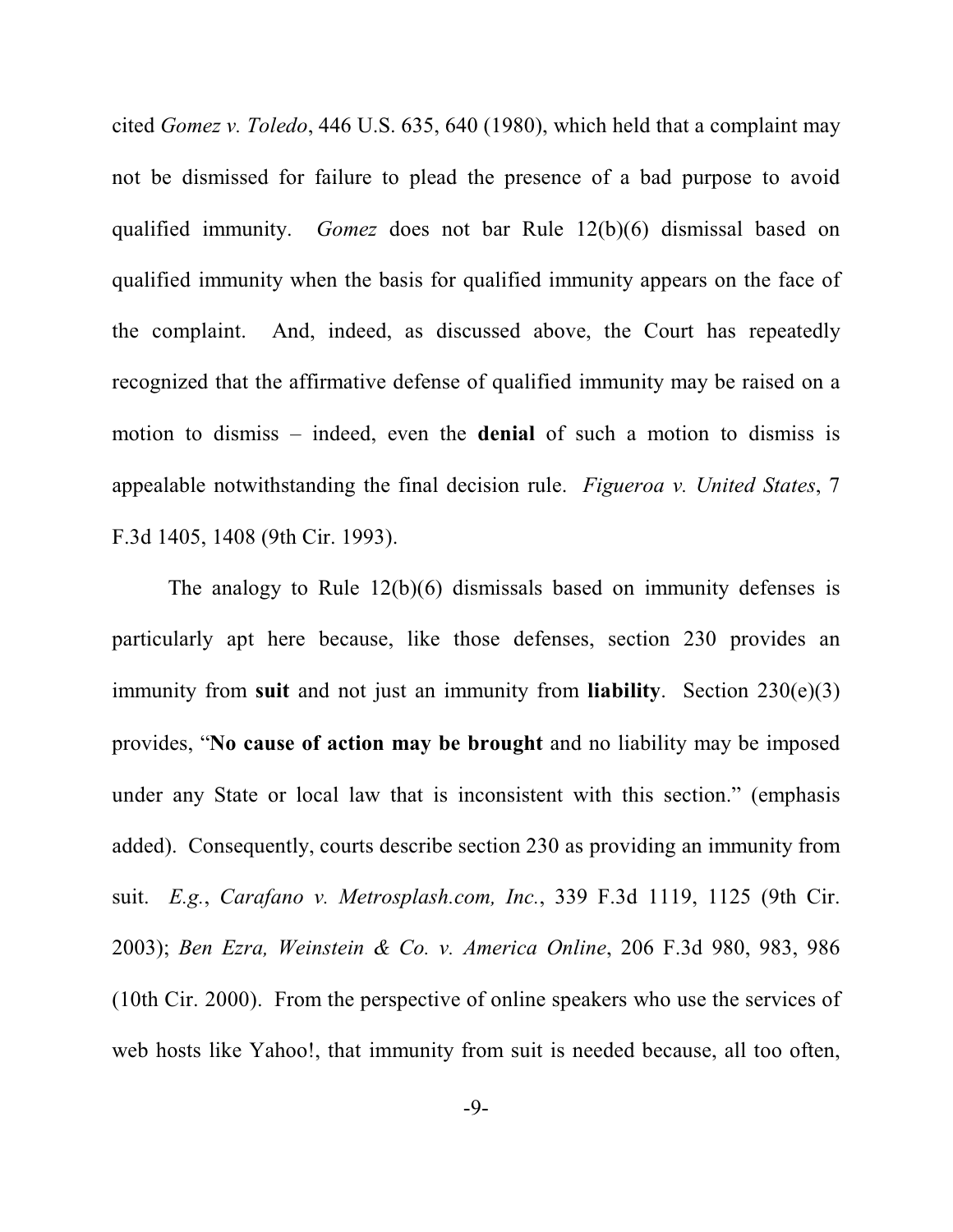those who are subject to lawful criticism seek to suppress that speech by suing (or threatening to sue) online service providers that have no direct stake in the speech, in the hope that the burden of having to defend against litigation will induce the service providers to exercise their discretion to take down the speech. Typically, the profits that a service provider makes from allowing users or customers to post any given content is much less than the cost, not only of defending against suit, but indeed of making individualized judgments about risks that would be entailed in defending against any particular suit.

Only by providing immunity that protects the online provider from the burdens of litigation can the law make it commercially reasonable for the online provider to refrain from immediately taking any challenged speech offline. The *en banc* Court recognized this crucial point when it said, in *Fair Housing Council of San Fernando Valley v. Roommates.com,* 521 F.3d 1157, 1175 (9th Cir. 2008), that "section 230 must be interpreted to protect websites not merely from ultimate liability, but from having to fight costly and protracted legal battles."

In that regard, although, as discussed at oral argument, a Rule 12(c) motion for judgment on the pleadings would be decided on the same standard as a Rule 12(b)(6) motion, there is a significant practical difference that makes it crucial to make the defense available under Rule 12(b)(6). In some districts, the filing of an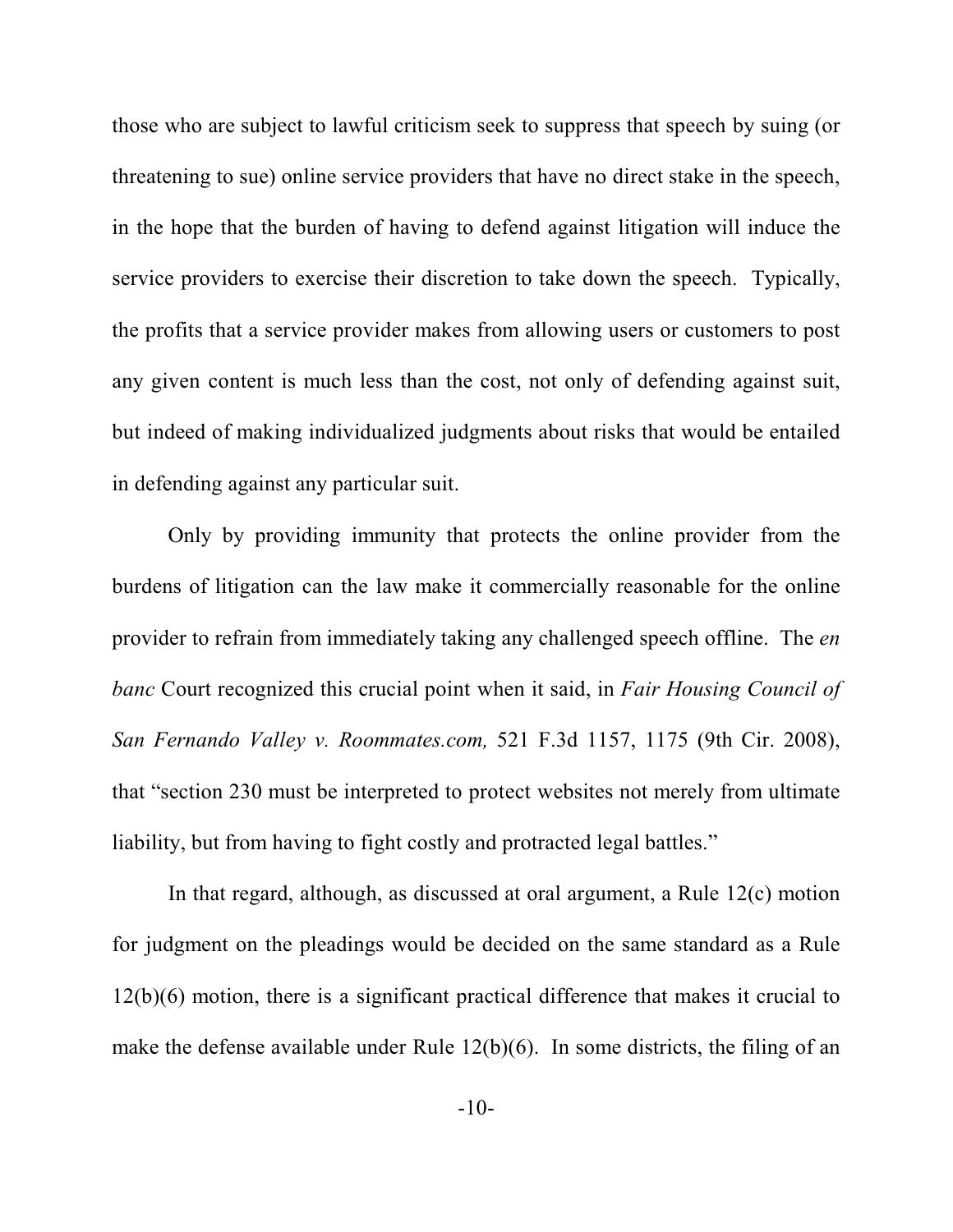answer triggers the duty to conduct a scheduling conference and to make initial disclosures, after which the parties are permitted to begin discovery. If the defendant moves to dismiss, however, the time for discovery is generally deferred until the motion to dismiss is denied and the defendant is required to answer. The result, in the estimation of amici, will be that many online service providers will be less willing to host controversial speech, especially when that speech might offend a plaintiff that can afford counsel to file suit over the speech.

To be sure, there are examples of loathsome and outrageous speech being posted online, as in this case. But in our view — and more importantly, in Congress' view — the solution is not to impose liability on the intermediaries through whose interactive facilities the speech is transmitted. Depriving those intermediaries of the ability to move to dismiss claims brought in contravention of their section 230 immunity disserves the statutory scheme, and is not simply inconsistent with the Federal Rules.

Moreover, the ability to move to dismiss based on section 230 immunity is a substantial protection that will frequently be useful to online service providers like Yahoo! because the fact that the defendant is a provider of an interactive computer service will, in our experience, normally be disclosed in the complaint. In this case, paragraph 3 of the Complaint disclosed this fact. Even if the plaintiff hides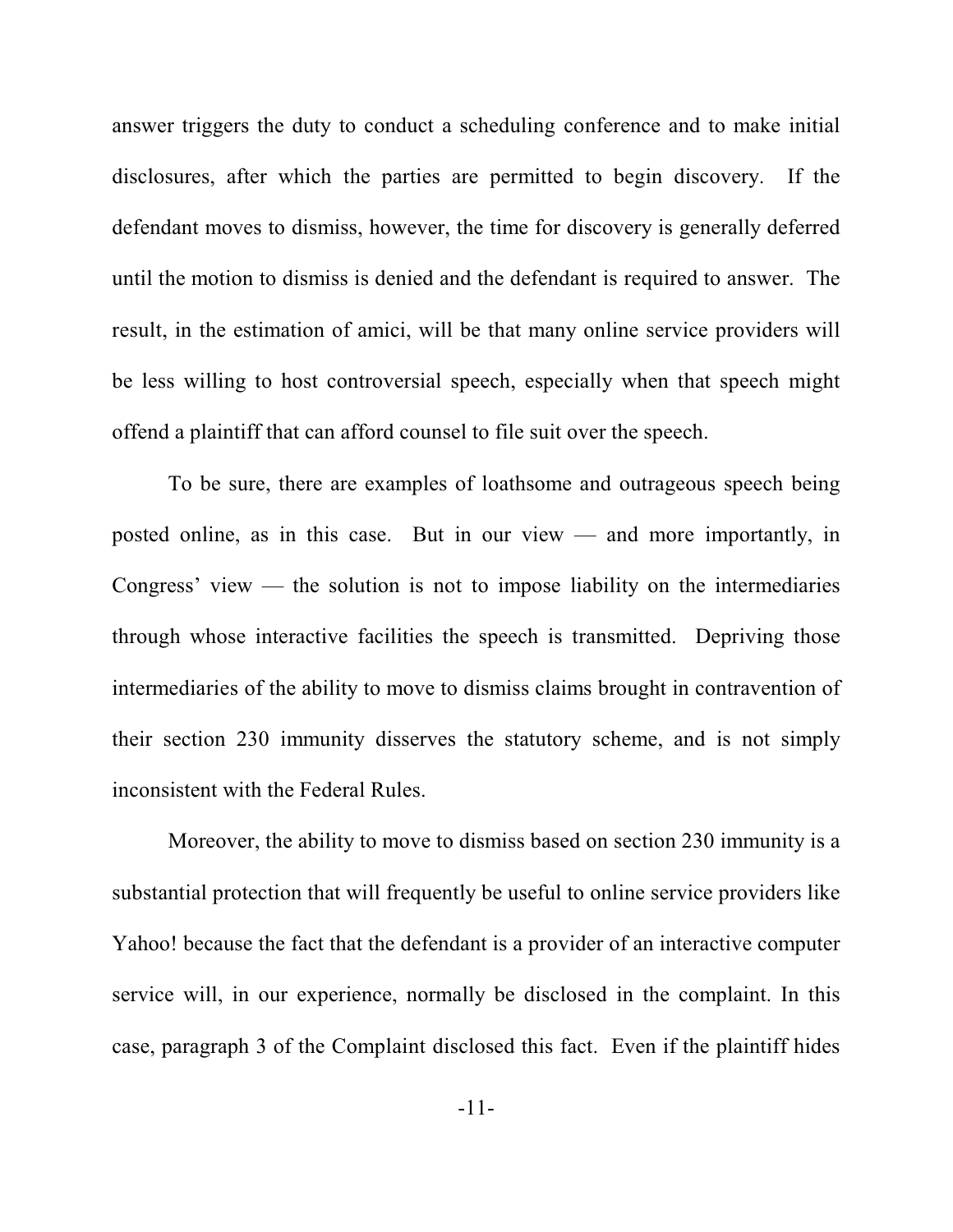the ball by not disclosing the interactive nature of the site where allegedly actionable speech was posted, it has long been established in this Circuit, as in other circuits, that "when the plaintiff fails to introduce a pertinent document as part of his pleading, the defendant may introduce the exhibit as part of his motion attacking the pleading." *Branch v. Tunnell*, 14 F.3d 449, 453-454 (9th Cir. 1994). *Accord*, *Sgro v. Danone Waters of North America*, 532 F.3d 940, 943 n.1 (9th Cir. 2008); *United States v. Ritchie*, 342 F.3d 903, 908 (9th Cir. 2003); *Parrino v. FHP, Inc.*, 146 F.3d 699, 705-706 (9th Cir. 1998). Consequently, in our experience, the availability of a motion to dismiss as a means of securing the prompt dismissal of a case based on section 230 immunity provides a significant tool for online service providers who are sued — or threatened with suit — based on speech posted by their users.

Finally, as Wright & Miller reflects, *supra* page 3, other circuits that have addressed the issue hold that affirmative defenses can be raised on a motion to dismiss under Rule 12(b)(6), so long as the defense is established by the complaint (or, indeed, by documents attached to or referenced in the complaint). The Court should not lightly depart from the settled law in all the other circuits in this regard.

Accordingly, both because the language of the Federal Rules, the language of the statute, and the well-established precedent contradict the dictum in the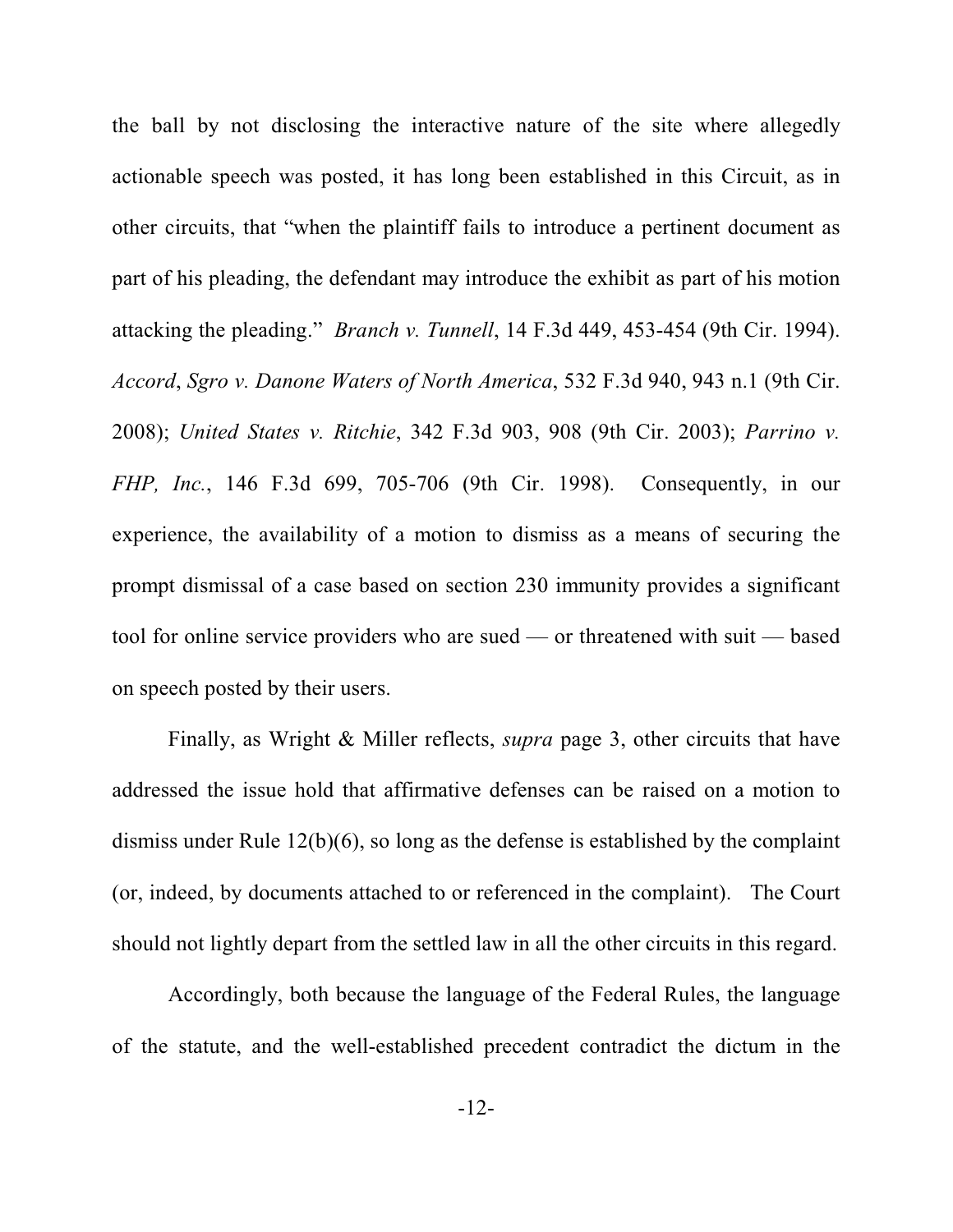panel's opinion, and because the dictum will lead to results that offend the objectives that Congress sought to further by adopting section 230, we respectfully urge the Court to revisit Part II of its opinion and, indeed, to delete it.

## **B. Section 230 Creates Immunity from Federal Law as Well as State Law Claims.**

The opinion contains a second piece of dictum about section 230 that is squarely contrary to controlling Ninth Circuit precedent, although this issue is not raised in Yahoo!'s petition for rehearing. On page 5320 of its opinion, after discussing section 230(e)(3), the Court says as follows: "[S]ubsection (c)(1) **only** protects from liability (1) a provider or user of an interactive computer service (2) whom a plaintiff seeks to treat, **under a state law cause of action**,<sup>4</sup> as a publisher or speaker (3) of information provided by another information content provider." (emphasis added). Footnote 4 reads: "Section 230(e) also refers to the Amendment's effect on several federal laws, but those laws are not relevant to this case." The dictum in the text, coupled with footnote 4's reference to the impact of section 230(e) "on several federal laws," apparently implies that subsection  $(c)(1)$ does not provide any protection from liability under federal law.

*Fair Housing Council of San Fernando Valley v. Roommates.com,* 521 F.3d 1157 (9th Cir. 2008) (*en banc*), makes any such reading of the statute untenable.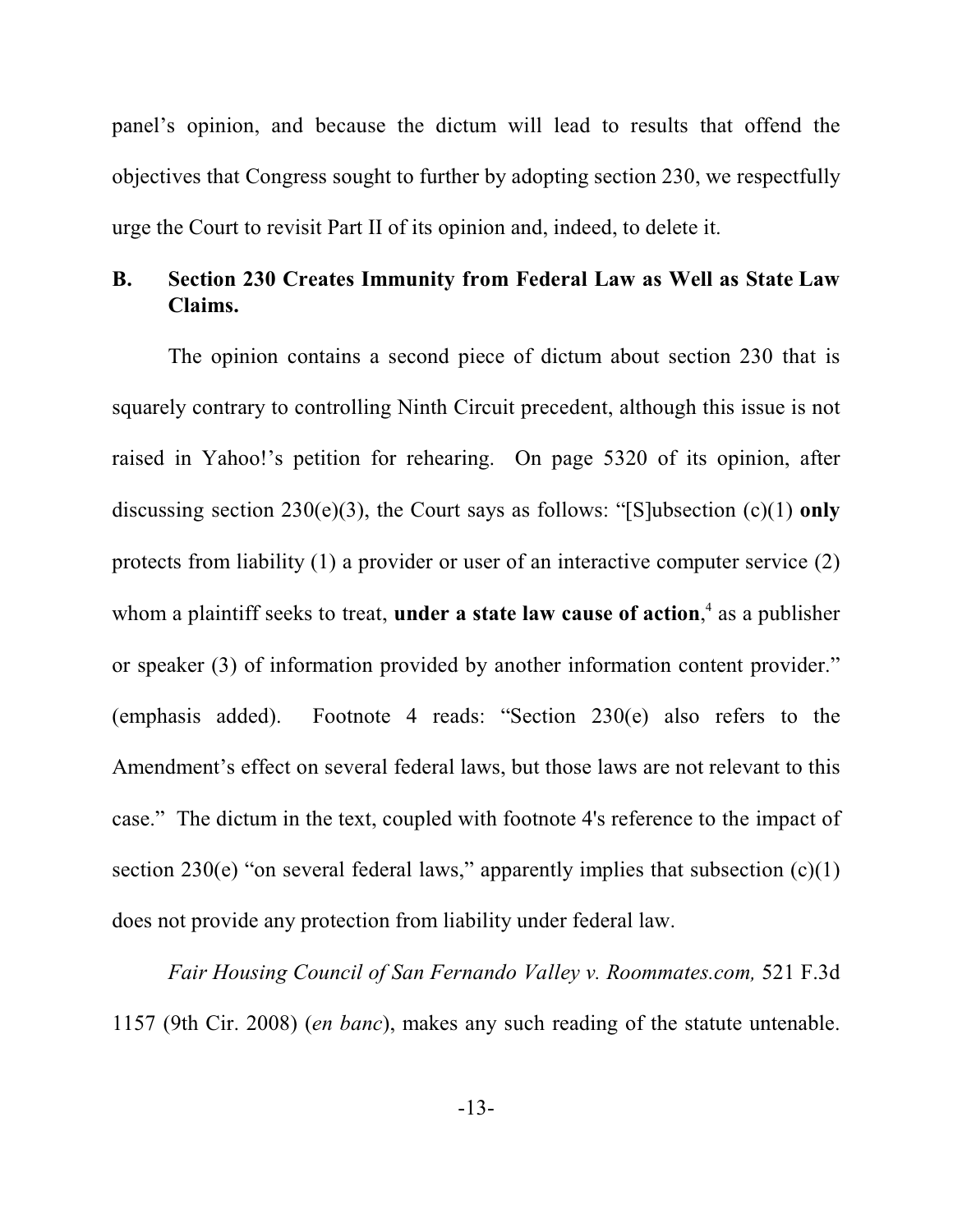In *Roommates*, the en banc court expressly held that section 230(c)(1) protects the provider of an interactive computer service from liability under the Fair Housing Act (at least to the extent that the provider is not responsible for the development of the content in question). *Id.* at 1173-1175. *Accord Chicago Lawyers' Comm. for Civil Rights Under Law v. Craigslist*, 519 F.3d 666, 671 (7th Cir. 2008). Because the opinion's dictum quoted in bold type above is at least implicitly contrary to an en banc decision, as well as the plain language of the statute, the Court should delete that language from the opinion as well.

#### **CONCLUSION**

The Court should revise its opinion in the ways suggested above.

Respectfully submitted,

 /s/ Paul Alan Levy Paul Alan Levy

 Public Citizen Litigation Group 1600 - 20th Street, N.W. Washington, D.C. 20009 (202) 588-1000 plevy@citizen.org

Attorney for Amici Curiae

May 21, 2009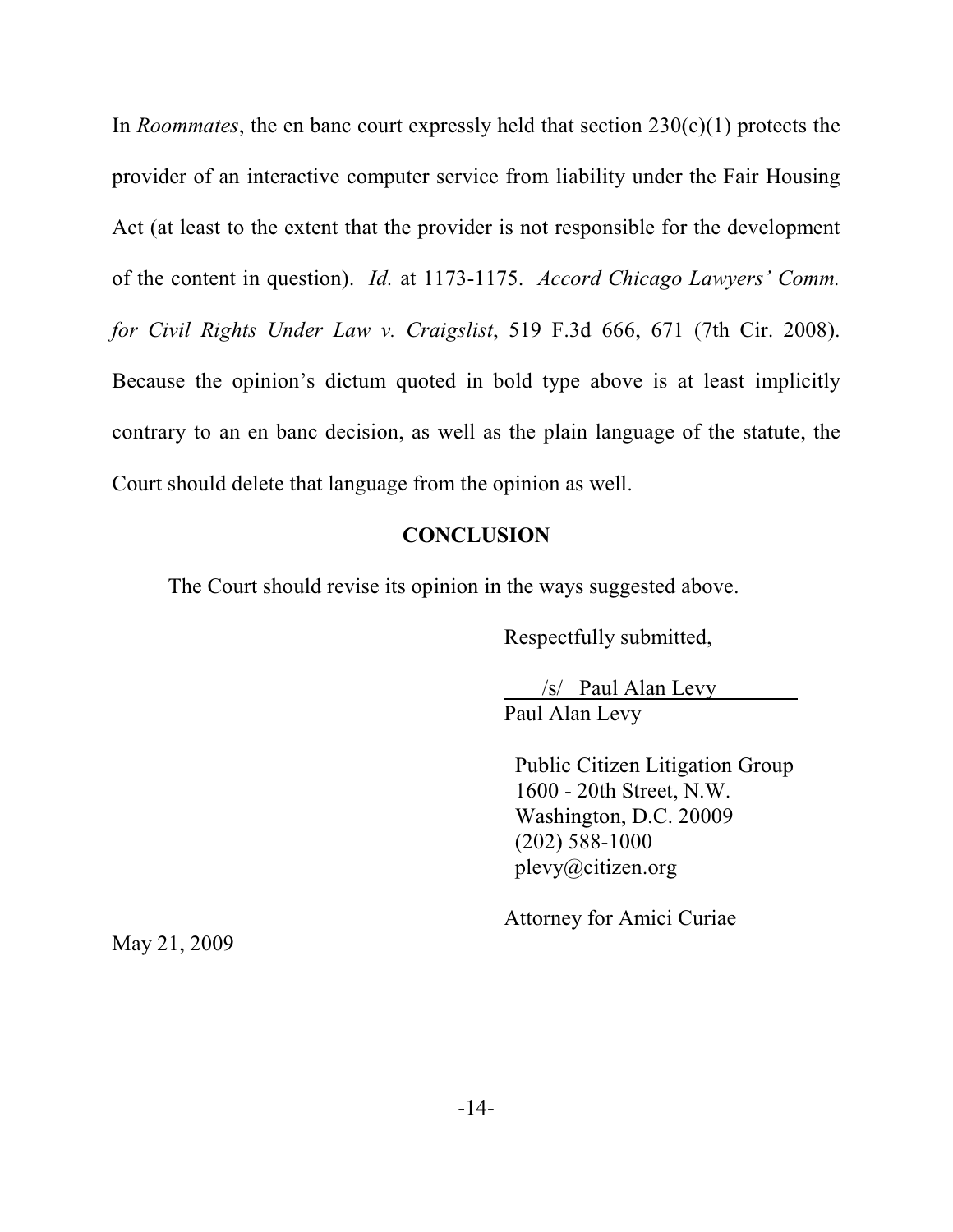### **CERTIFICATE OF COMPLIANCE**

I certify that pursuant to Circuit Rule 35-4 or 40-1, the attached brief as amici curiae in support of petition for panel rehearing or in the alternative for rehearing en banc is: (check applicable option):

x Proportionately spaced, has a typeface of 14 points or more and contains 3659 words (petitions and answers must not exceed 4,200 words).

or

 Monospaced, has 10.5 or fewer characters per inch and contains words or \_\_\_\_\_\_\_\_ lines of text (petitions and answers must not exceed 4,200 words or 390 lines of text).

or

x In compliance with Fed. R. App. 32(c) and does not exceed 15 pages.

 /s/ Paul Alan Levy Paul Alan Levy